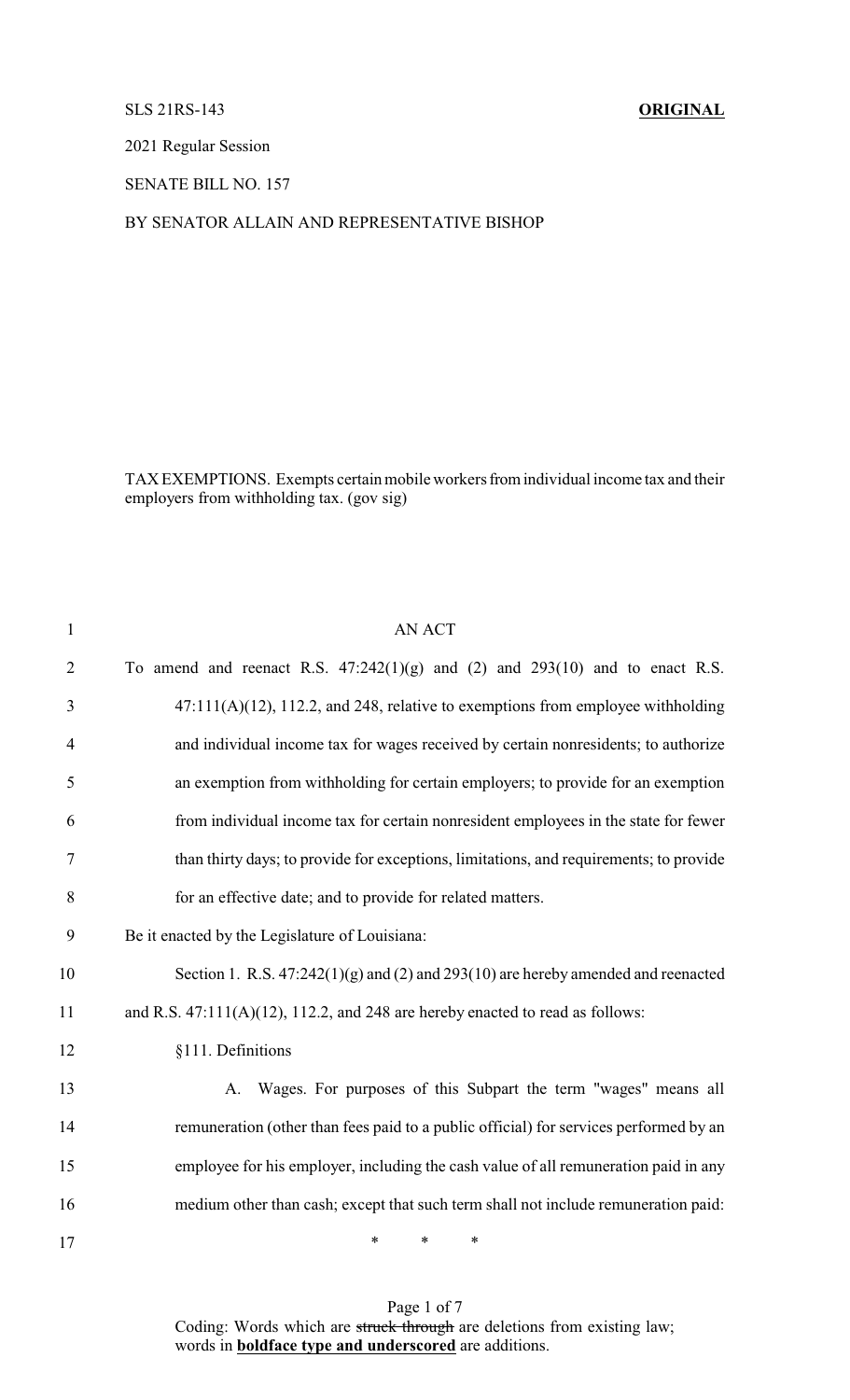| $\mathbf{1}$   | (12) That is exempt from this provision pursuant to the mobile workforce        |
|----------------|---------------------------------------------------------------------------------|
| $\overline{2}$ | employer exemption from withholding and reporting requirement provided in       |
| 3              | R.S. 47:112.2.                                                                  |
| $\overline{4}$ | $\ast$<br>$\ast$<br>$\ast$                                                      |
| 5              | §112.2. Mobile workforce employer exemption from withholding and reporting      |
| 6              | requirement                                                                     |
| $\tau$         | A. Beginning January 1, 2022, except as otherwise provided in this              |
| 8              | Section, an employer is not required to withhold taxes under R.S. 47:112 on     |
| 9              | wages that are paid to an employee described in R.S. 47:248. If, during the     |
| 10             | calendar year, the number of days an employee spends performing employment      |
| 11             | duties for the employer and any entity related to the employer in this state    |
| 12             | exceeds the thirty-day threshold described in R.S. 47:248(B)(1)(a), an employer |
| 13             | shall withhold and remit tax to this state for every day in that calendar year, |
| 14             | including the first thirty days during which the employee performed             |
| 15             | employment duties in this state.                                                |
| 16             | B. The Department of Revenue shall not require the payment of any               |
| 17             | penalties or interest otherwise applicable for failing to deduct and withhold   |
| 18             | income taxes as required under this Subpart if, when determining whether        |
| 19             | withholding was required, the employer met either of the following conditions:  |
| 20             | (1) The employer at its sole discretion maintained a time and attendance        |
| 21             | system specifically designed to allocate employee wages for income tax purposes |
| 22             | among all taxing jurisdictions in which the employee performs employment        |
| 23             | duties for the employer, and the employer relied on data from that system.      |
| 24             | (2) The employer did not maintain a time and attendance system, and the         |
| 25             | employer relied on either:                                                      |
| 26             | (a) Its own records, maintained in the regular course of business, of the       |
| 27             | employee's location.                                                            |
| 28             | (b) The employee's reasonable determination of the time the employee            |
| 29             | expected to spend performing employment duties in this state provided the       |

Page 2 of 7 Coding: Words which are struck through are deletions from existing law; words in **boldface type and underscored** are additions.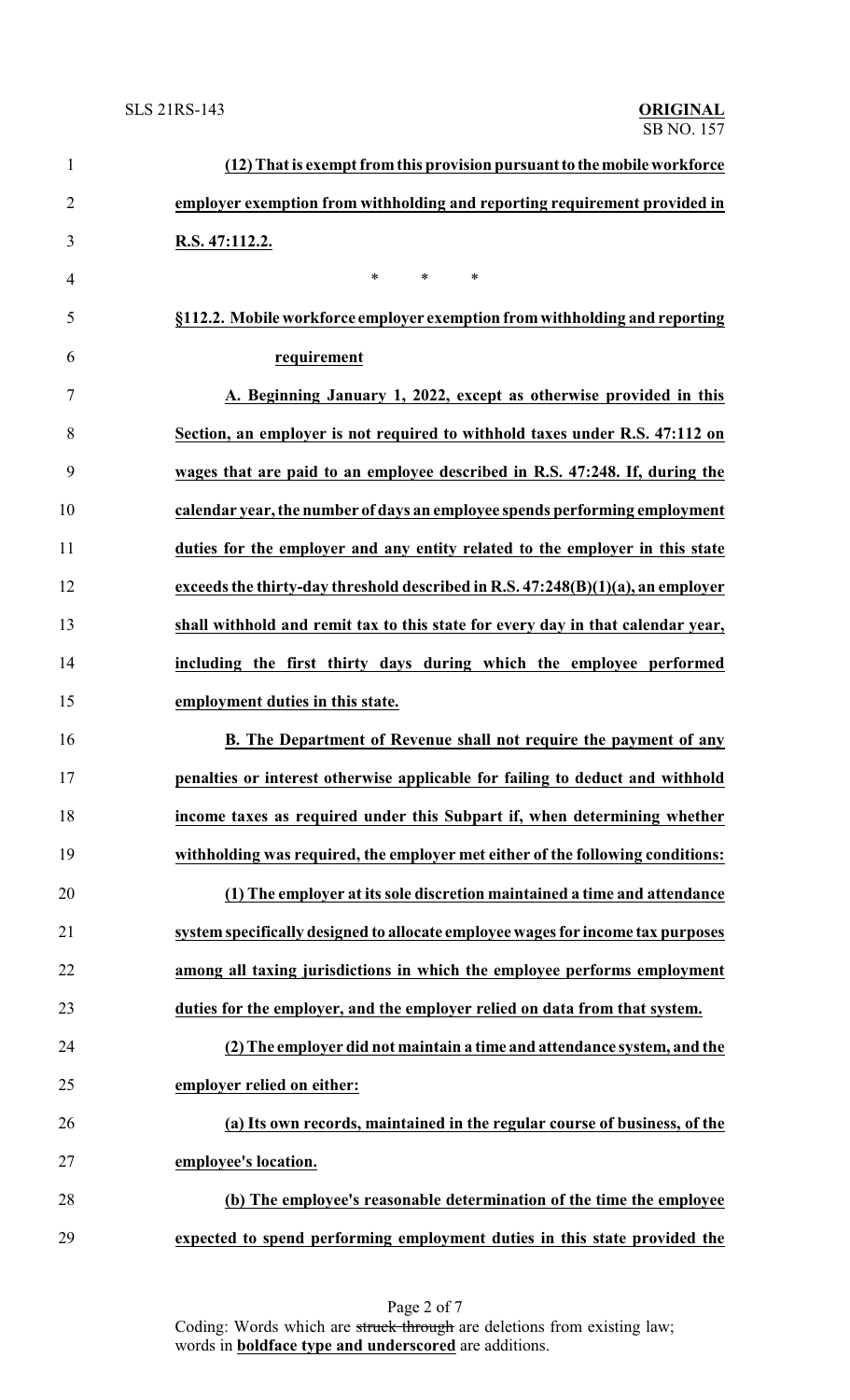| $\mathbf{1}$   | employer did not have actual knowledge of fraud on the part of the employee            |
|----------------|----------------------------------------------------------------------------------------|
| $\overline{2}$ | in making the determination and provided that the employer and the employee            |
| 3              | did not collude to evade taxation in making the determination.                         |
| 4              | C. For purposes of this Section, an employee shall be considered present               |
| 5              | and performing employment duties within this state for a day if the employee           |
| 6              | performs more of the employee's employment duties in this state than in any            |
| 7              | other state during that day. Any portion of the day during which the employee          |
| 8              | is in transit shall not be considered in determining the location of an employee's     |
| 9              | performance of employment duties.                                                      |
| 10             | $\ast$<br>$\ast$<br>∗                                                                  |
| 11             | §242. Segregation of items of gross income                                             |
| 12             | All items of gross income, not otherwise exempted in this Chapter, shall be            |
| 13             | segregated into two general classes.                                                   |
| 14             | (1) The class of gross income to be designated as "allocable income" shall             |
| 15             | include only the following:                                                            |
| 16             | $\ast$<br>*<br>∗                                                                       |
| 17             | (g) Salaries, wages, or other compensation received by a nonresident                   |
| 18             | individual for personal services.                                                      |
| 19             | (i) However, salaries, Salaries, wages, or other compensation received by a            |
| 20             | nonresident individual for personal services rendered during a declared state disaster |
| 21             | or emergency as defined in R.S. 47:53.5 shall not be considered an item of gross       |
| 22             | income to be designated as allocable income.                                           |
| 23             | (ii) Wages, as defined by R.S. 47:111(A), paid to a nonresident individual             |
| 24             | that are exempt pursuant to the mobile workforce provisions of R.S. 47:248             |
| 25             | shall not be considered an item of gross income to be designated as allocable          |
| 26             | income.                                                                                |
| 27             | $\ast$<br>$\ast$<br>$\ast$                                                             |
| 28             | (2) The class of income to be designated as "apportionable income" shall               |
| 29             | include all items of gross income which are not properly includible in allocable       |
|                |                                                                                        |

Page 3 of 7 Coding: Words which are struck through are deletions from existing law; words in **boldface type and underscored** are additions.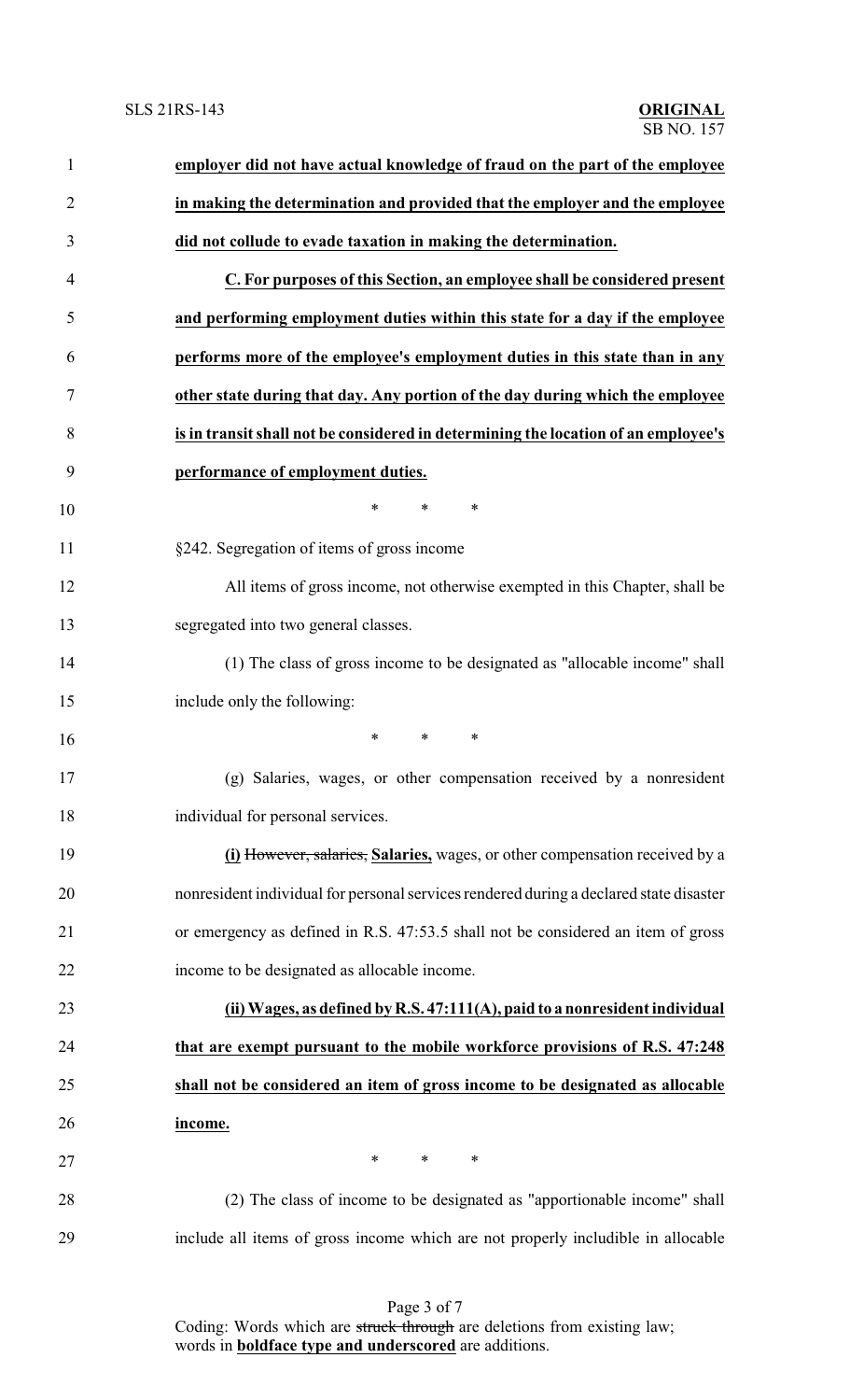income as defined in this Section.

| $\overline{2}$ | (a) However, salaries, Salaries, wages, or other compensation received by             |
|----------------|---------------------------------------------------------------------------------------|
| 3              | a nonresident individual for personal services rendered during a declared state       |
| $\overline{4}$ | disaster or emergency and income from construction, repair, or other similar services |
| 5              | received by a nonresident corporation for disaster or emergency-related work          |
| 6              | rendered during a declared state disaster or emergency as defined in R.S. 47:53.5     |
| 7              | shall not be considered an item of gross income to be designated as apportionable     |
| 8              | income.                                                                               |
| 9              | (b) Wages, as defined by R.S. 47:111(A), paid to a nonresident individual             |
| 10             | that are exempt pursuant to the mobile workforce provisions of R.S. 47:248            |
| 11             | shall not be considered an item of gross income to be designated as allocable         |
| 12             | income.                                                                               |
| 13             | $\ast$<br>$*$<br>$\ast$                                                               |
| 14             | §248. Exemption for certain nonresident individuals; mobile workforce                 |
| 15             | A. Definitions. As used in this Section:                                              |
| 16             | (1) "Professional athlete" means an athlete who performs services in a                |
| 17             | professional athletic event for compensation and includes active players and          |
| 18             | players on the disabled list if required to travel with the team.                     |
| 19             | (2) "Professional entertainer" means a person who performs services in                |
| 20             | the professional performing arts for compensation on a per-event basis.               |
| 21             | (3) "Public figure" means a person of prominence who performs services                |
| 22             | at discrete events, such as speeches, public appearances, or similar events, for      |
| 23             | compensation on a per-event basis.                                                    |
| 24             | (4) "Qualified production employee" means a person who performs                       |
| 25             | services of any nature directly relating to a state-certified production for          |
| 26             | compensation, provided that the compensation paid to the person are qualified         |
| 27             | production expenditures under the motion picture production tax credit, R.S.          |
| 28             | 47:6007, and that the compensation is subject to withholding as a condition to        |
| 29             | treating the compensation as a qualified production expenditure.                      |

Page 4 of 7 Coding: Words which are struck through are deletions from existing law; words in **boldface type and underscored** are additions.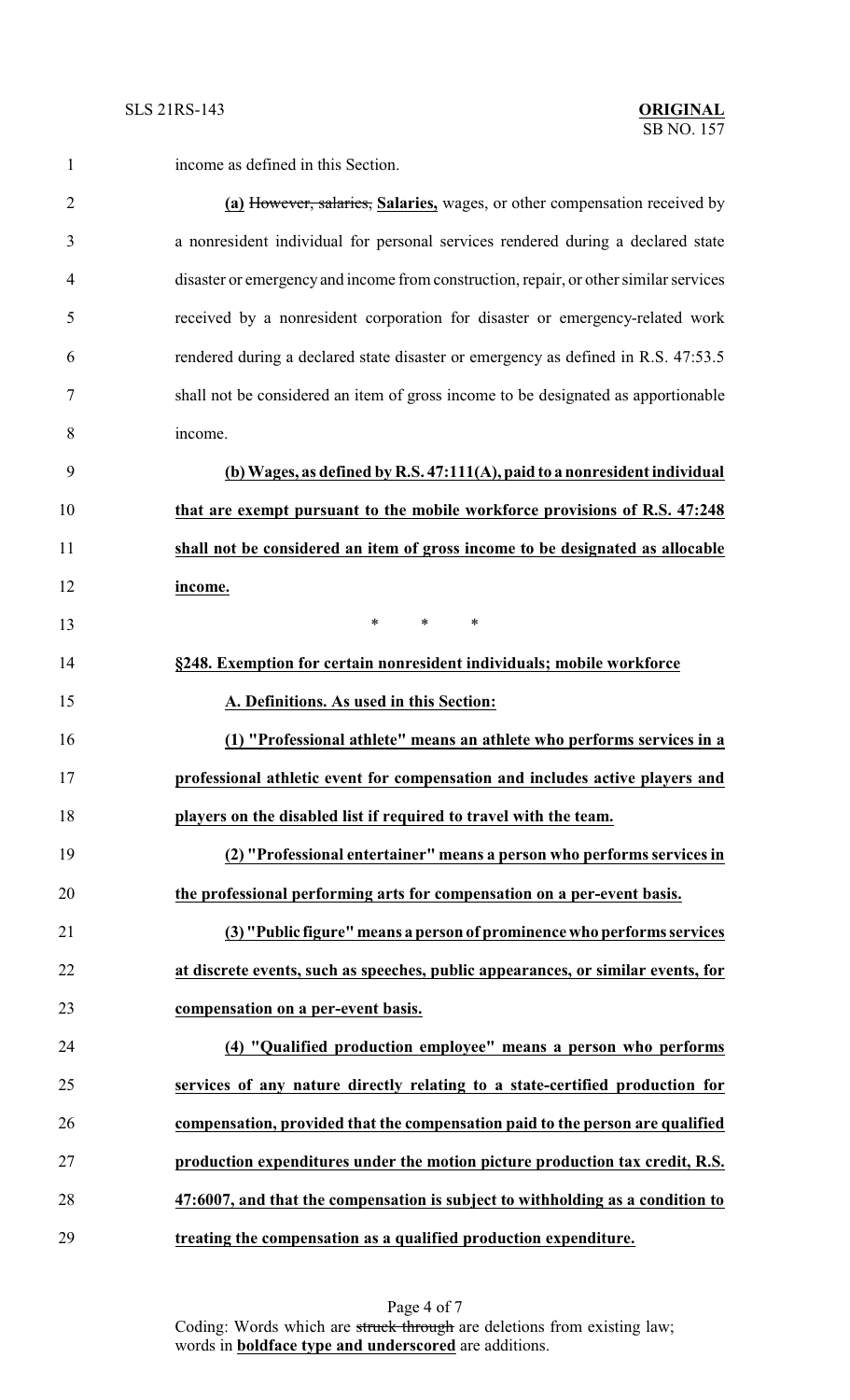| $\mathbf{1}$   | (5) "Staff member of a professional athletic team" means any person                 |
|----------------|-------------------------------------------------------------------------------------|
| $\overline{2}$ | required to travel with and perform services on behalf of a professional athletic   |
| 3              | team, including but not limited to coaches, managers, and trainers.                 |
| $\overline{4}$ | (6) "Time and attendance system" means a system through which an                    |
| 5              | employee is required, on a contemporaneous basis, to record the employee's          |
| 6              | work location for every day worked outside the state where the employee's           |
| $\tau$         | employment duties are primarily performed and that is designed to allow the         |
| 8              | employer to allocate the employee's compensation for income tax purposes            |
| 9              | among all states in which the employee performs employment duties for the           |
| 10             | employer.                                                                           |
| 11             | B.(1) Beginning January 1, 2022, wages, as defined by R.S. 47:111(A),               |
| 12             | paid to a nonresident individual are exempt from the tax levied under R.S.          |
| 13             | 47:290 if all of the following conditions apply:                                    |
| 14             | (a) The compensation is paid for employment duties performed by the                 |
| 15             | individual in this state for thirty or fewer days in the calendar year.             |
| 16             | (b) The individual performed employment duties in more than one state               |
| 17             | during the calendar year.                                                           |
| 18             | (c) The wages are not paid for employment duties performed by the                   |
| 19             | individual in the individual's capacity as a professional athlete, staff member of  |
| 20             | a professional athletic team, professional entertainer, public figure, or qualified |
| 21             | production employee.                                                                |
| 22             | (d) The individual's income is exempt from taxation by this state under             |
| 23             | the United States Constitution or federal statute or the nonresident individual's   |
| 24             | state of residence either provides a substantially similar exemption or does not    |
| 25             | impose an individual income tax.                                                    |
| 26             | (2) The exemption provided in this Subsection shall not apply if the                |
| 27             | nonresident individual has any other income derived from sources within this        |
| 28             | state for the taxable year.                                                         |
| 29             | $\ast$<br>∗<br>∗                                                                    |

Page 5 of 7 Coding: Words which are struck through are deletions from existing law; words in **boldface type and underscored** are additions.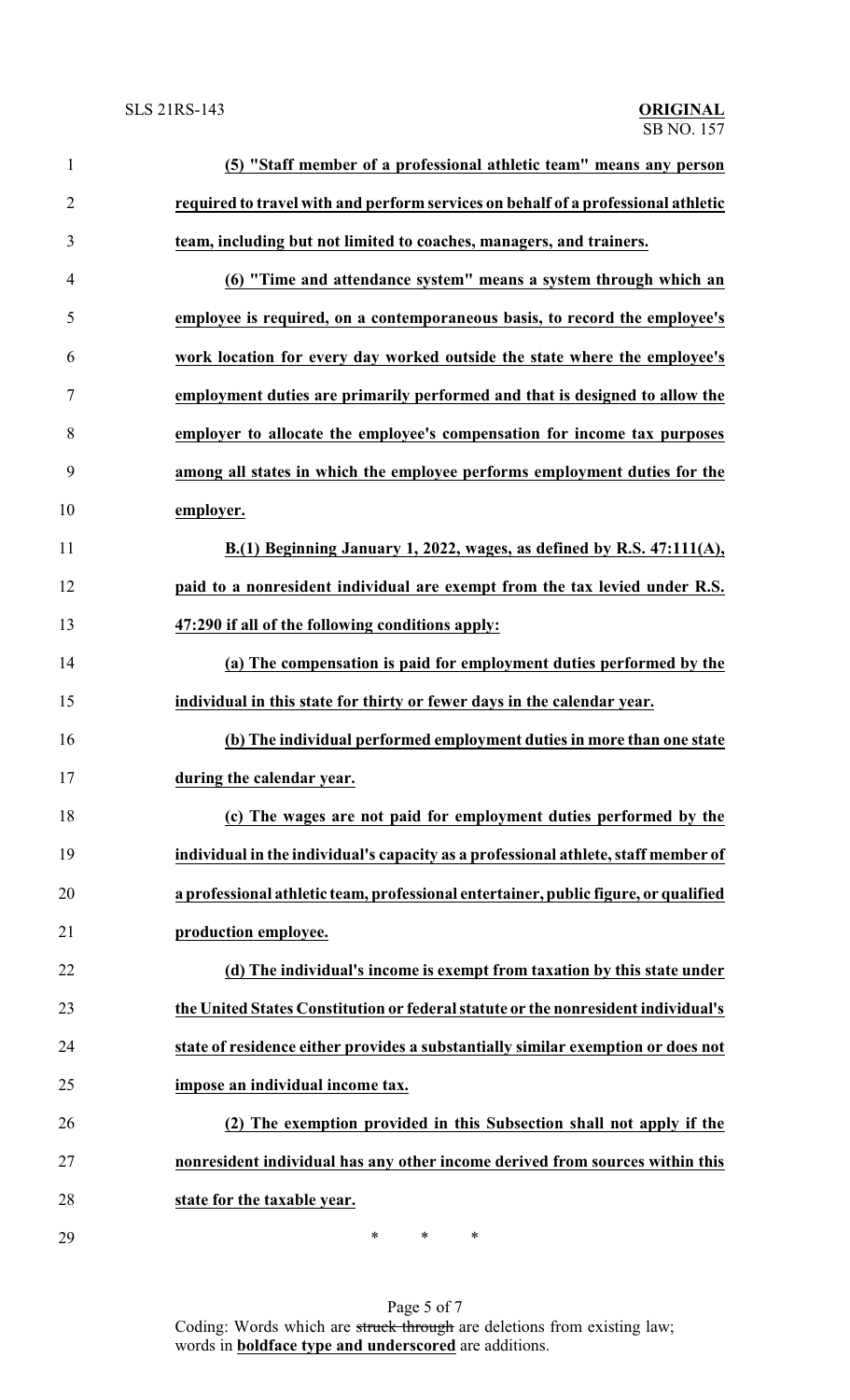| §293. Definitions |  |
|-------------------|--|
|-------------------|--|

 The following definitions shall apply throughout this Part, unless the context requires otherwise:

4 \* \* \* \* (10) "Tax table income", for nonresident individuals, means the amount of Louisiana income, as provided in this Part, allocated and apportioned under the provisions of R.S. 47:241 through 247, plus the total amount of the personal exemptions and deductions already included in the tax tables promulgated by the secretary under authority of R.S. 47:295, less the proportionate amount of the federal income tax liability, excess federal itemized personal deductions, the temporary teacher deduction, the recreation volunteer and volunteer firefighter deduction, the construction code retrofitting deduction, any gratuitous grant, loan, or other benefit directly or indirectly provided to a taxpayer by a hurricane recovery entity if such benefit was included in federal adjusted gross income, the exclusion provided for in R.S. 47:297.3 for S Bank shareholders, the deduction for expenses disallowed by 26 U.S.C. 280C, salaries, wages or other compensation received for disaster or emergency-related work rendered during a declared state disaster or emergency, **wages of nonresident individuals who are eligible for the mobile workforce exemption pursuant to R.S. 47:248,** the deduction for net capital gains, the pass- through entity exclusion provided in R.S. 47:297.14, and personal exemptions and deductions provided for in R.S. 47:294. The proportionate amount is to be determined by the ratio of Louisiana income to federal adjusted gross income. When federal adjusted gross income is less than Louisiana income, the ratio shall be one hundred percent.

 $*$  \* \* \*

 Section 2. This Act shall become effective upon signature by the governor or, if not 27 signed by the governor, upon expiration of the time for bills to become law without signature 28 by the governor, as provided by Article III, Section 18 of the Constitution of Louisiana. If vetoed by the governor and subsequently approved by the legislature, this Act shall become

> Page 6 of 7 Coding: Words which are struck through are deletions from existing law; words in **boldface type and underscored** are additions.